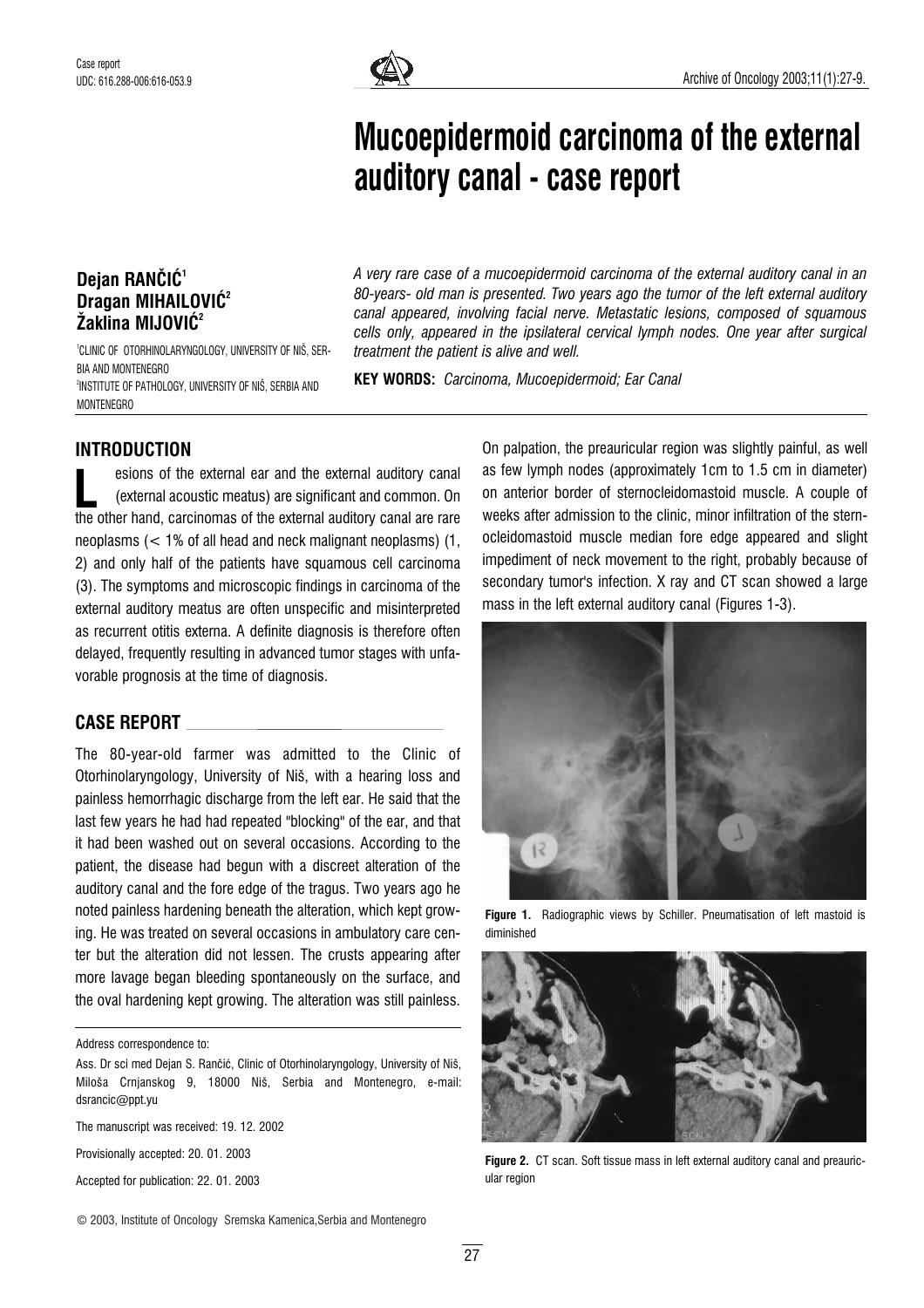#### Rančić D.



Figure 3. CT scan. No bone destruction at the same level

Large vessels, sinuses and middle ear were not involved. During the preoperative period, cardiologic preparation was undertaken and an antibiotic therapy administered intramuscularly (IM). The skin of the outer auditory canal was excised, and semi-amputation of the left auricula (with a 3 cm incision radius from the meatus) was done, with penetration into the parotid gland, requiring identification of the facial nerve truncus and parotidectomy. The parotid gland was removed and the lower branch of the facial nerve sacrificed because it could not be prepared. Selective neck dissection was performed. The tissue removed intraoperatively was sent for histopathological verification. The  $T_1N_{2b}M_0$  stage was found.

Histologically, a mucoepidermoid carcinoma was found in the external ear, with a dual population of cells, the mucous cells and the squamous cells (Figures 4a,b) with mucus-filled cystic spaces, comprising less than 20% of tumor tissue. The mucus was confirmed by alcian-blue periodic-acid-Schiff (AB-PAS) method at pH 2.5.

The wound healed per primam. The oncology consultants decided that a radiation therapy was not to be conducted because of the age of the patient. Three months after the first operation a surface lymph node appeared on the fore edge of the sternocleidomastoid muscle of the same side. A lung X ray revealed no metastases. In the fourth month after the first operation a functional dissection of the left side of the neck was performed (under neuroleptanalogesic sedation). Cervical lymph nodes metastases were composed from squamous cells only (Figure 4c), forming solid nests or cords. One year after treatment the patient is alive and well.

#### DISCUSSION

Mucoepidermoid carcinoma is a tumor characterized by the presence of squamous, mucus-producing cells and cells of intermediate type (4). Electron microscopic studies indicate that both mucous and squamous cells may differentiate from intermediate cells and that these cells are also a feature of the tumors; myoepithelial cells are not found (5).



Figure 4. Mucous cell (a) and squamous cells (b) of the external auditory canal mucoepidermoid carcinoma. Metastases were composed from squamous cells only (c). HE, obj. x 63

Microscopically, it is common practice to divide mucoepidermoid carcinomas into low-, intermediate-, and high-grade types (5). Most low-grade mucoepidermoid carcinomas consist of multiple well-developed cystic or microcystic structures lined by mucusproducing, intermediate, or epidermoid cells. As mucoepidermoid carcinoma become less differentiated and higher grade, the nests